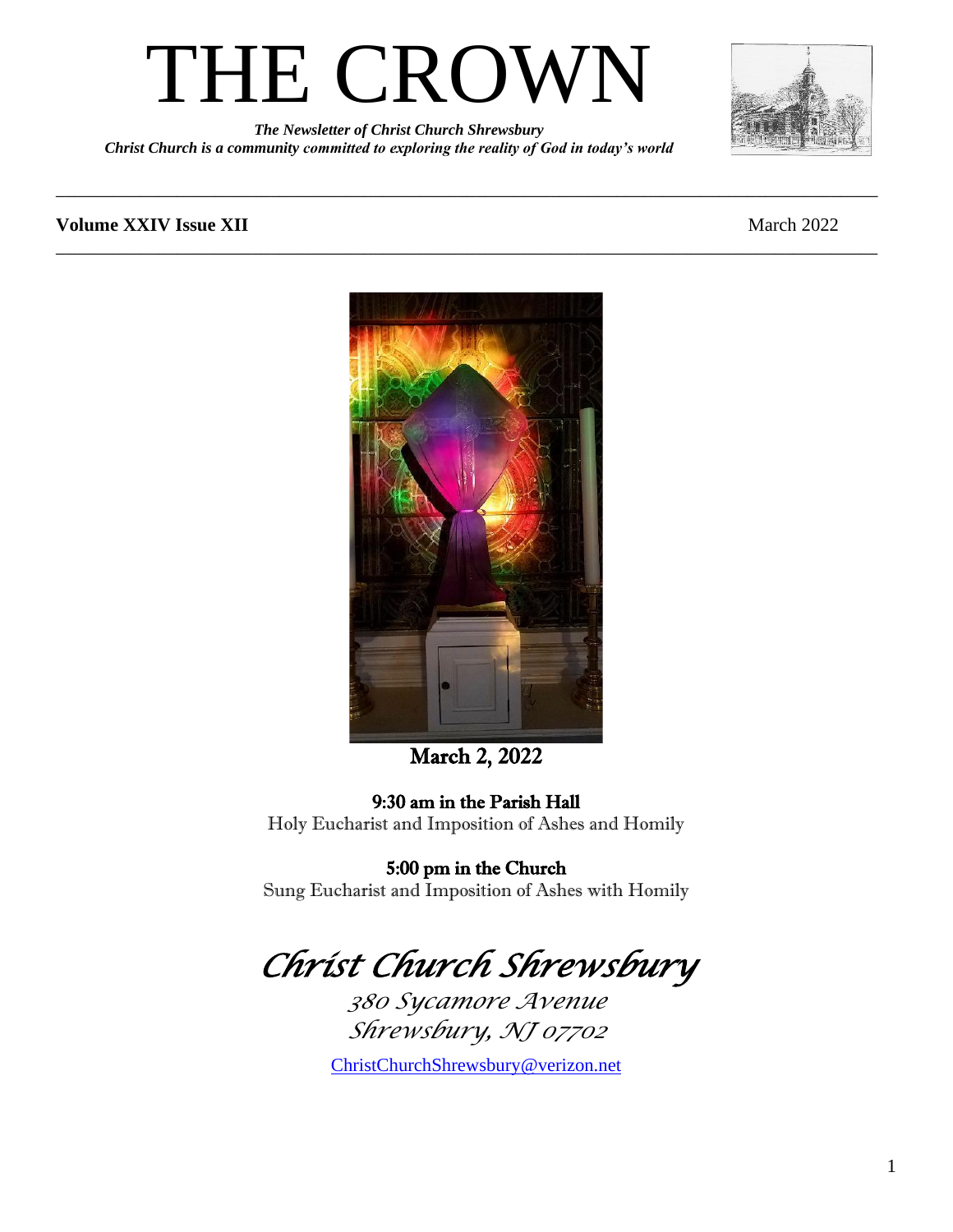*Christ Church is a community that welcomes all into the household of Faith. We continually seek new ways to broaden our ministry, to renew our faith, and to serve Christ in all persons. Together, we strive for justice and peace among all people and respect the dignity of every human being." – Christ Church Mission Statement*

Dear Friends,

For over twenty years the above words have hung above both entranceways into our Parish House. I also have one over my office door. I have no idea how many times I have read those words, but even now they are as fresh and challenging as ever.

Your vestry pondered those words during our retreat last week. The challenge for us all (and for you as well) is to view every aspect of what we do at Christ Church through the lens of those words.

What things do we do that broaden our ministry? That one is easy: we continually invite our members to participate alongside of us. From our call to youngsters to begin learning how to serve at the altar to Iris inviting you to sing in the choir, we have an open door policy on just about anything and everything. If you have been in the pews on any given Sunday then you know: there is always an opportunity for you to roll up your sleeves and help out.

How do we seek to renew our faith? I think this one is easy, too. For we start by meeting up with one another for worship, both on Sundays and during the week, renewing not only our faith in God, but our relationships with one another. I certainly hope your faith is renewed through good preaching and the weekly Cloistering meditations, through study groups such as Peak of the Week and our Zoom study group. Our team works hard to foster faith and nurture theological curiosity in our youth and children. For whether young or old, a renewed mind lays the groundwork for a renewed heart and spirit.

What are some of the ways that we seek to serve Christ is all persons? This is another easy one! We do so through our work with Martha's Cupboard, Covenant House, and through the Garden that helps feed the needy. We do so when we bring toys or backpacks or coats or hats or items for the SPCA, some of the many agencies throughout Monmouth County with whom we partner.

In all of these things, we are together, striving for justice and peace. We consciously hold each person who enters our doors with the dignity and respect that God has given them, and as we reach out to those beyond our doors, we treat them with the honor and respect we hold for those in our own households.

For after all, we are *the household of faith* – God's household – each of us with our own place, each one an equal member, each one celebrated in his or her unique being.

I challenge you to ponder your own involvement at Christ Church. Think on those things you do here; you may be thinking that it is not all that much, but if you are thinking that, then happily you are very wrong! Pouring that cup of coffee, handing a bulletin to a visitor, asking a child about Sunday School, filling a bag for Martha's Cupboard: all are ways we are living out our Mission, each and every day.

I have been at Christ Church for a big chunk of my adult life. I have found in the people here hearts overflowing with generosity and the willingness to try all kinds of new things. I am so very happy to be serving alongside of each one of you, and look forward to seeing how we continue to expand our ministries and our hearts.

Peace, Mother Lisa+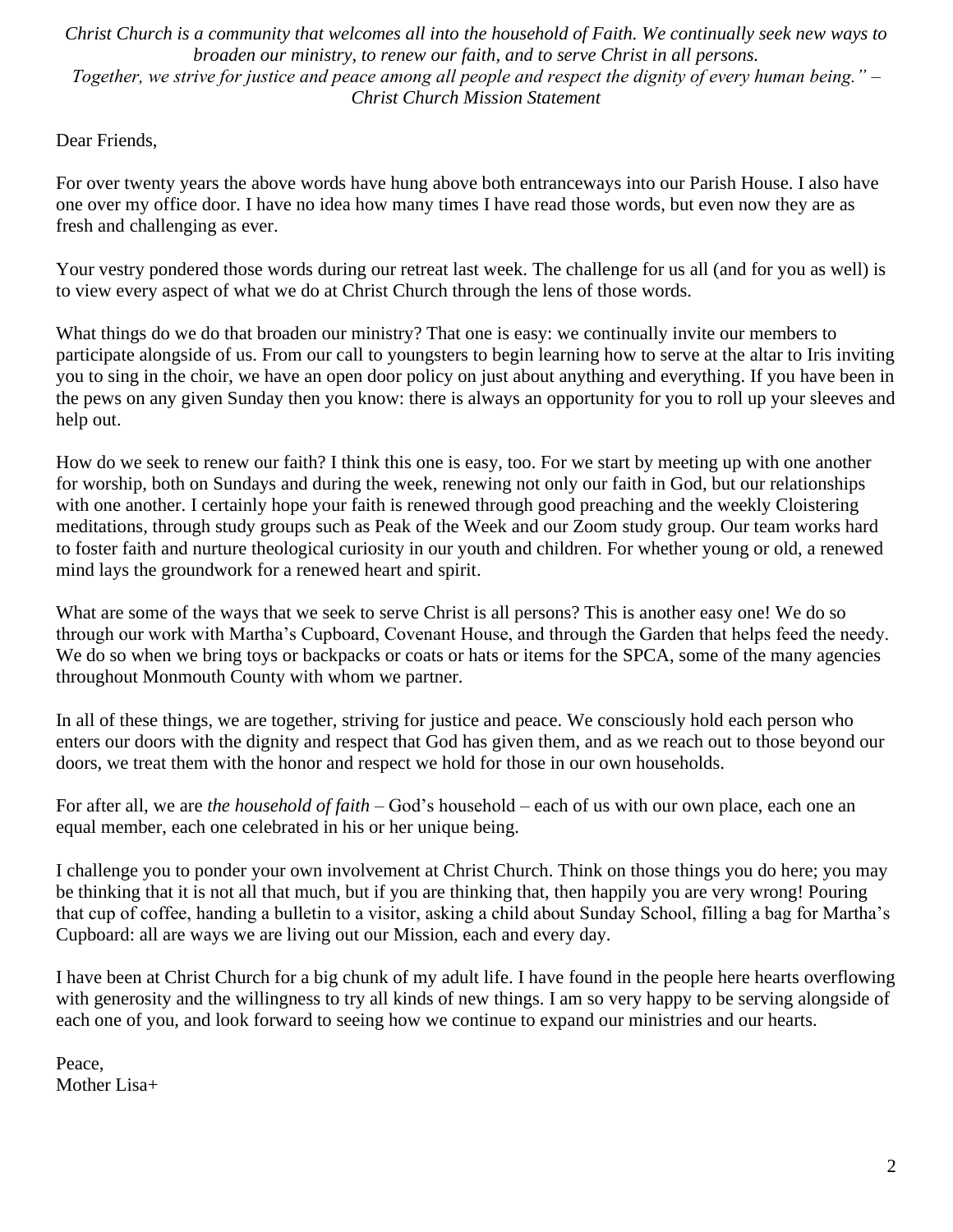# Christ Church Offers Unique Solution for Crowded **Cemetery**



**The over 300-year-old graveyard at Christ Church Shrewsbury is full, leaving few options for those wanting to be buried there.**

Courtesy Christ Church By Elizabeth Wulfhorst

SHREWSBURY – What does a historic church, with a graveyard dating to the early 1700s, do when it runs out of burial room? For Christ Church in Shrewsbury, part of the borough's notable Four Corners which dates to pre-Revolutionary War times, the answer lies in something even older: the columbarium.

A columbarium is any type of public structure designed to hold urns with human cremains, usually in niches. Columbaria date back to the early Roman Empire when cremation was the norm. They can be freestanding or incorporated into other structures in cemeteries or churches. Unlike a mausoleum, which generally holds one important individual or family, a columbarium contains many niches, thus holding dozens or even hundreds of urns and accommodating many more people in a smaller space.

According to Don Burden, former mayor of Shrewsbury and a member of the Christ Church graveyard committee, this was the perfect solution to a problem a long time in the making.

"Having been the former mayor here for eight [years, I was often asked, 'Hey](https://tworivertimes.com/wp-content/uploads/2022/02/NEWS-SH-Columbarium-Christ-Church-2-1.jpg), how do I get a gravesite over at Christ Church?' " Burden said. "And at that point, they were pretty well full up."

"It became quite obvious that there was no more space at Christ Church," he said, but people still wanted to be buried on a site where there are "many generations of family members."

He said it wasn't feasible to find a piece of property elsewhere since the whole point was to remain in Shrewsbury, at the church.



**Generations of Shrewsbury residents are buried in the Christ Church graveyard. A new columbarium on site will accommodate many more in the future.** Courtesy Christ Church

"We thought this would be appropriate," Burden said. "It accommodates the needs of individuals who want to have their remains or their family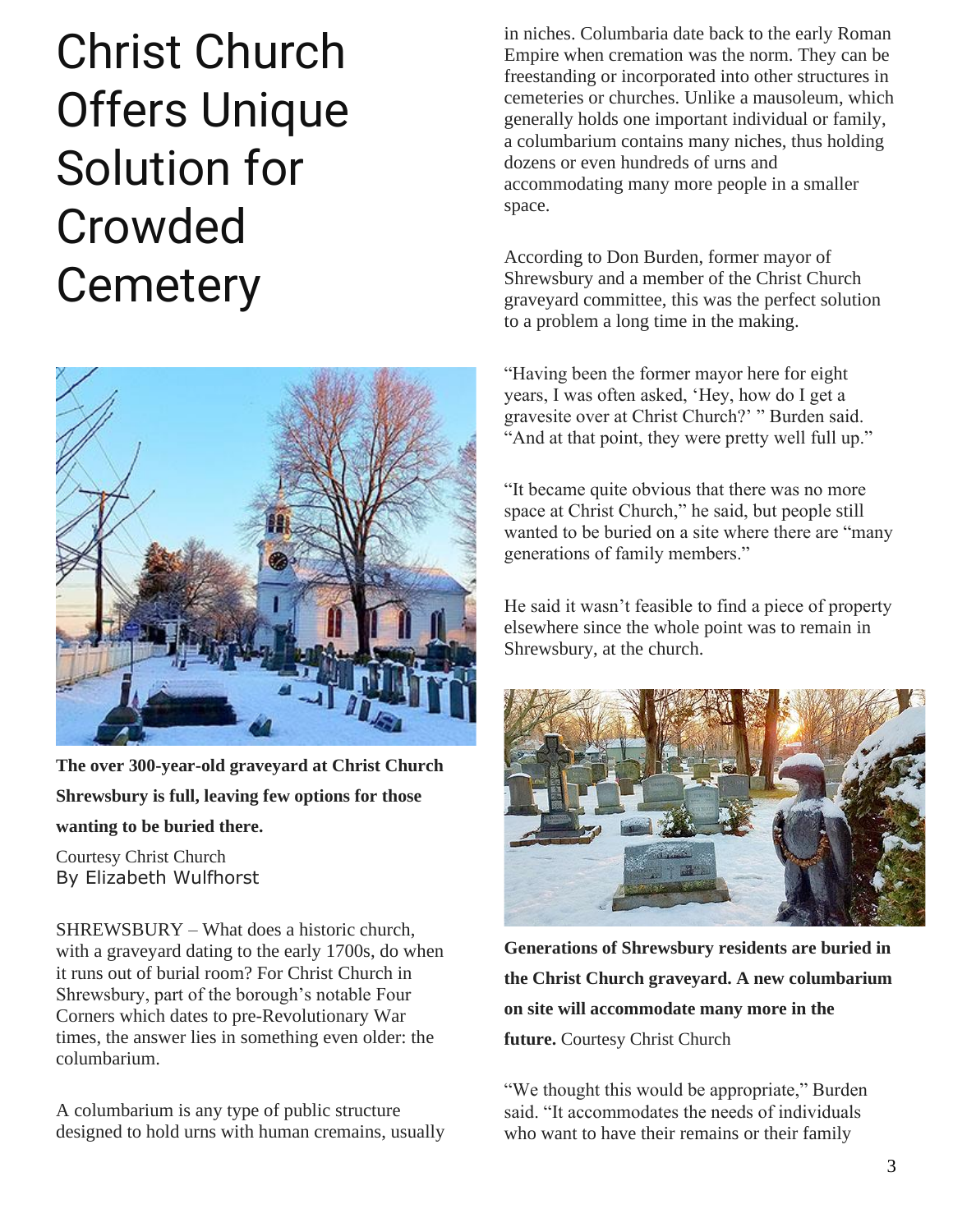remains continued here in a tradition of historic Shrewsbury and the graveyard. And this seemed to be a compromise to respond to that need."

Over the past few years cremation has become increasingly popular. In the Two River area, Mt. Olivet Cemetery in Middletown and Fair View Cemetery in Red Bank both offer columbaria as choices other than in-ground burial for a person's final disposition.

Kim Honecker, a former member of the Christ Church vestry (the governing body of an Episcopal parish) and parishioner at the church for over 30 years, now helps out where and when needed. She has been keeping a spreadsheet tracking the interest in a columbarium and said some people – she and her husband included – have already given funds for a future niche while others have expressed a desire to purchase a niche once the columbarium is built. Each niche will accommodate two urns (so two sets of remains) and each columbarium will hold approximately 56 niches, according to literature from the church, depending on the final design.

The committee would like to have about 50 percent of niches paid for in the first columbarium be- fore construction begins on the project. Much like a gravesite at the church, purchasing a Columbarium Commitment is actually just a license to use the niche and does not constitute ownership of any real property.

Burden said the committee took into consideration the historic nature of the graveyard as they planned the location and look of what may eventually be three columbaria. They will be located in a row along the fence that lines the driveway of the church at 380 Sycamore Ave.

"It won't be high," Burden said of each individual columbarium. "You know, it wouldn't be blocking any views or anything. It would be totally integrated with the graveyard as it exists today." He said the columbaria will not "stand out" in the graveyard but rather blend with the surroundings.

"It represents, I think, a tasteful testimony," Burden said.

"Years ago people were just buried in family plots," Burden pointed out. "Somebody would buy a plot and there'd be room for 18 or 20 people. But in today's environment, people still want some connection, but there's not that space available. And this accommodates it."



#### **Up to three columbaria may be installed in the historic graveyard, each holding approximately**

**100 or so urns.** Photo by Kim Honecker "I think it's a really good solution," Honecker said. "I never really believed, I mean, as many years as I've been there, I never really thought I could make Christ Church my eternal resting place."

"All the graves are sold," she said, with fewer than a dozen plots remaining empty at this point. The columbarium will "address the challenge, allowing people to remain in the community" when they thought they couldn't.

Honecker stressed that the columbaria are not just for parishioners of Christ Church.

"We felt badly because there have been a couple times where people have approached the church and wanted somebody buried there. They just assume there'd be plots there which, of course, is crazy with the amount of years that they've been putting souls in there," she said.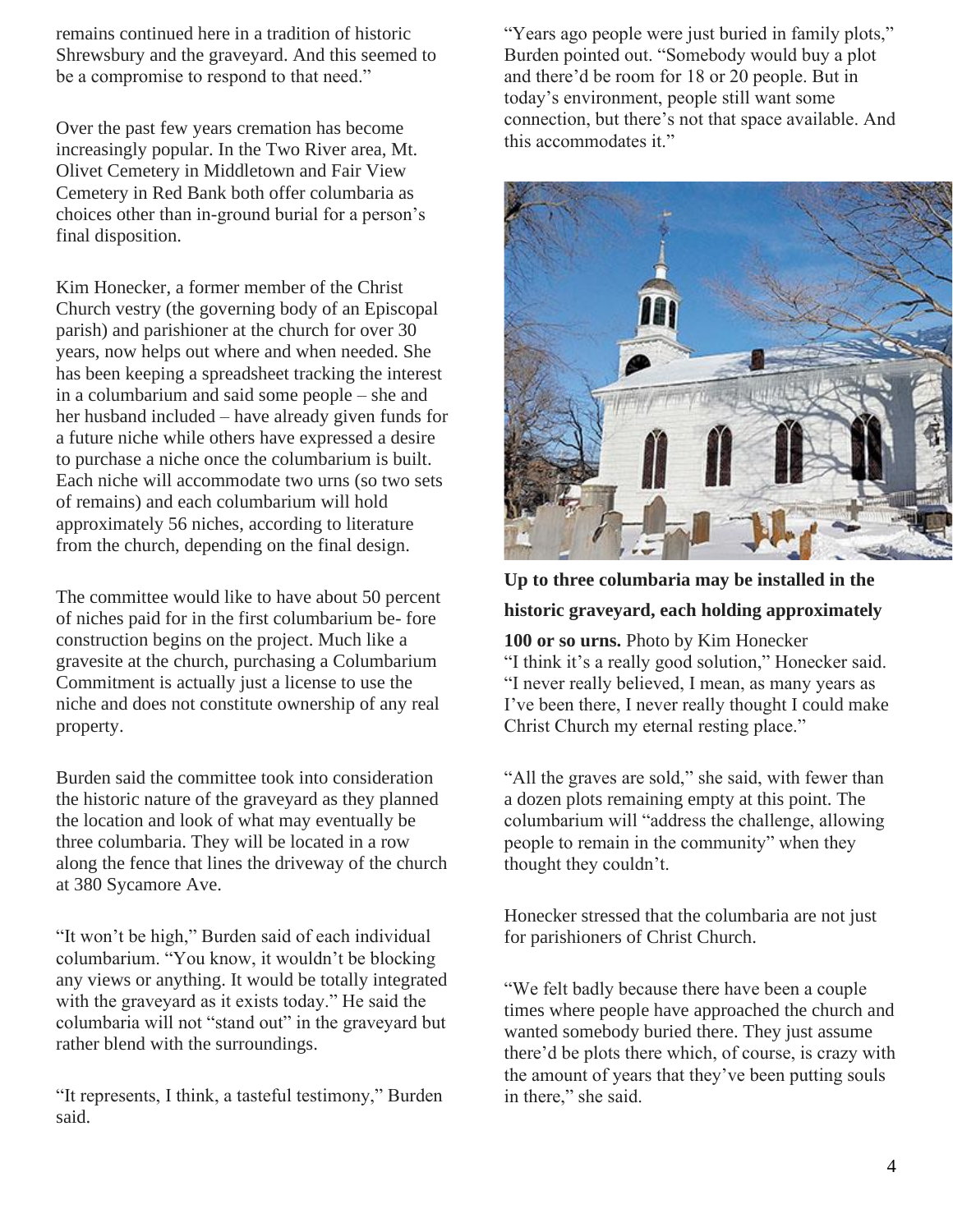The bottom line, she said, is the church "really likes to be welcoming. And we just felt like this was a way to serve the community, in that people that are nonparishioners can come in and purchase a niche."

For more information about purchasing a niche in the columbarium, contact the [Christ Church](http://christchurchshrewsbury.org/)  [office](http://christchurchshrewsbury.org/) at 732-741-2220 or christchurchshrewsbury@verizon.net.

#### **Parish News & Notes**

In Loving Memory of Heidi Gall  $9/16/34 - 2/15/20$ 

Relatives and friends are invited to attend the visitation at 10:00 AM followed by a memorial service at 11:00 AMon Saturday, March 5th at Christ's Episcopal Church in Shrewsbury, NJ. The family has requested that remembrances be made in the form of contributions to https://giftfunds.stjude. org/GallHeidi to help children fight cancer.

#### **ANY CHANGES?**

Please advise us of any changes in your address or telephone number. Let us know so that we can keep our records current. Please send us an email or call the Church Office 732-741-2220

– and included Valentines from our children at Christ Church.

As you may know, at the beginning of the pandemic our Ministry at Martha's Cupboard was suspended, we were no longer allowed on the property as a health safety measure. We continued food deliveries through Fulfill. Six months ago, we were allowed to drop off food for the residents. We are hopeful in the next months we will be able to expand our services and become more hands on. Along with More specific food requests in the form of donations we will be doing quarterly special deliveries. With the help of the GFS we will be collecting packaging and delivering bags items that will be helpful to the senior residents.

**For next "delivery" we are collecting**: Stamps, Envelopes, Socks, Bandaids, Plastic storage bags snack size to gallon size, Laundry detergent pods, Dryer sheets, Quarters for washing machines, Ensure, Shelf stable milk, Paper towels individually wrapped, and Toilet paper individually wrapped. We are looking for creative ideas for items to add and creative way for packaging. Interested helping please contact me: Dianne Regiec, 732-245-6053 dregiec@gmail.com.



It's in the bag!

On Saturday February 12, volunteers gathered to put together fifty bags to supplement our Seniors at Martha's Cupboard. From Toilet Paper to socks, from coffee to candy, we sent our love in those bags



**Lenten Book Study***: Old Testament Prophets for Today*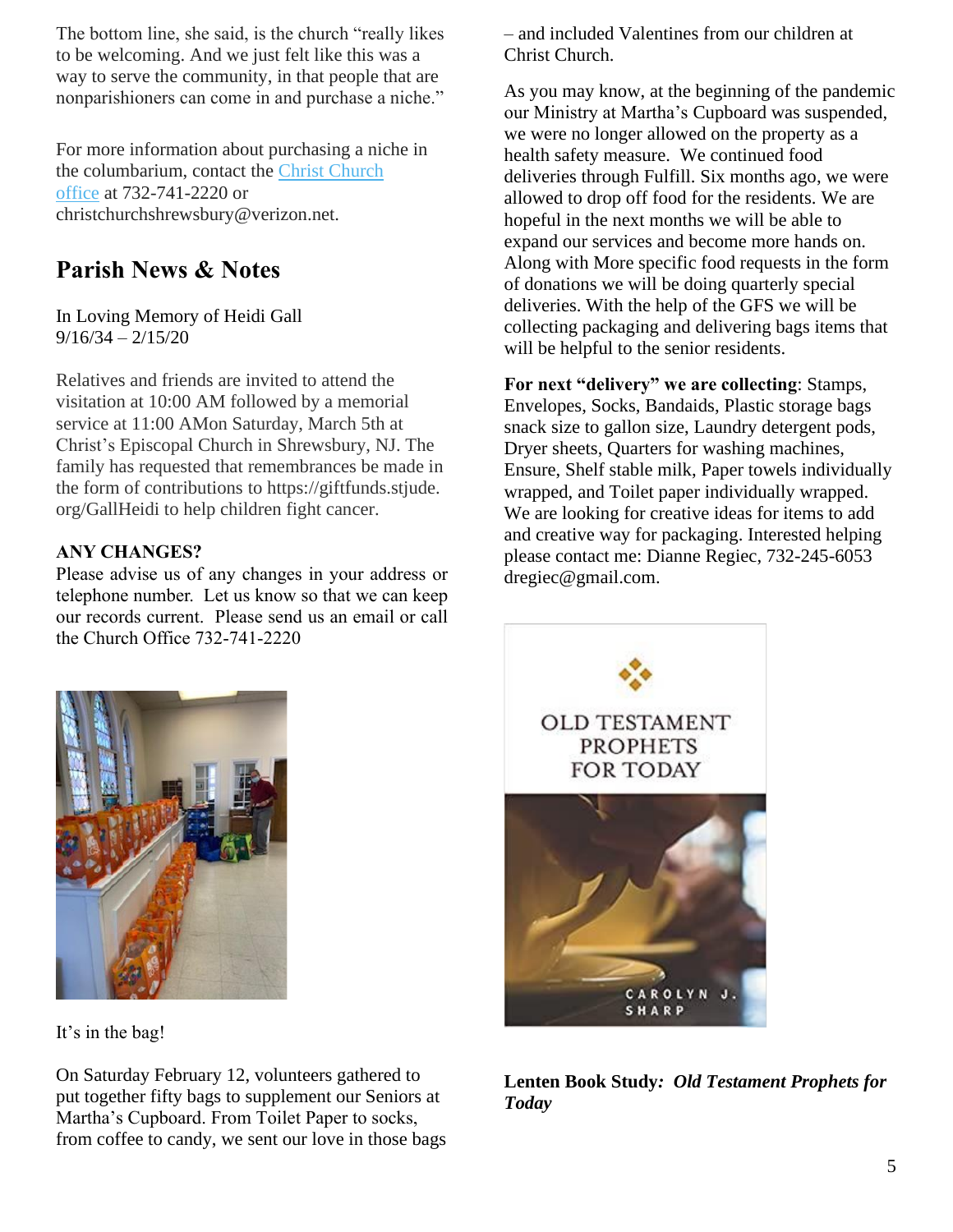Who were the prophets? They are mentioned throughout our Book of Common Prayer. They are mentioned in the Nicene Creed, in the Eucharistic Prayers in the Daily Office. But who were they? What was their "job description"? We are familiar with names of some of them: Isaiah, Jeremiah, Ezekiel. Amos. What about the ones who did not write books of scripture - the ones whose names are mentioned as part of "the story" such as Elijah, Elisha, Nathan. Who were they? Why were they important? What is their message for us today? They all seem to have been men. What about women? Were there any women prophets?

Join us during lent for a study of Carolyn J. Sharp's little book *Old Testament Prophets for Today.* (Available on Amazon) We will meet on Sunday afternoons in Lent from 2 pm. Let the office know that you are attending, and we will send you the link to join us!

#### *Deacon, Vicki Cuff*

#### Composer of the Month: William Byrd By: Patrick Durek

Perhaps the most striking figure embodying the Protestant and Catholic strains of Anglicanism is that of William Byrd, who lived from 1540 to 1623 (a remarkably long life for the time). A Catholic in an Anglican nation, Byrd was faithful to both his birth sect and to Queen Elizabeth: he composed Masses and motets to satisfy the former; Anglican Service music, psalms, and anthems on behalf of the latter.

A prolific composer, Byrd wrote over 180 motets, 3 Masses, 4 Services, dozens of anthems, and a plethora of various chamber music and secular songs. Shielded from persecution through his employment with the Queen, Byrd felt emboldened enough to write liturgical music to be used by Catholics celebrating Mass in secret, while simultaneously serving as organist and choir master at the Chapel Royal for over half a century.

Illustrative of Byrd's stature is his being granted a twenty-one year publishing monopoly for printing his music within England—a major perk at the time. It's hard to envision a Catholic musician in any other Protestant nation being employed in any official liturgical duties *at all*, let alone for royalty. Byrd served as church musician at the highest level

for decades. And at the Anglican Queen's behest. Why? The music historians Grout and Palisca have suggested political savvy: "Elizabeth understood that he was the chief adornment of her Chapel Royal and used his reputation as a composer to raise hers as a monarch and that of England as a cultured nation."

#### by Patrick Durek



#### **Find-A-Church**

The Diocese has a service in which people looking for an Episcopal Church can read about parishes in their area. The following is the description it has of Christ Church:

"Christ Church is a lively congregation that hosts sung services with engaging sermons, a creative Church School, and provocative weekly Sunday meditations sent out via email. We have a rich history which spans over three hundred years, and we regularly celebrate that history through partnering with the larger community. Our parish participates in a myriad of ministries and services by which we hope to share the love of God and foster justice and peace however we can. Our food program Martha's Cupboard, our active work with Covenant House, and such ministries as gathering backpacks for school children, toys at Christmas, coats, hats, etc. during winter months, and an active support of animals through the SPCA, are a few of the ways we seek to be Christ to the world.

#### **GFS News**

To see what we did in March, do read the article about Martha's Cupboard. Besides our outreach work, the older girls are continuing to meet via Zoom; in February they tackled prayer as a dialogue between themselves and God. All good stuff!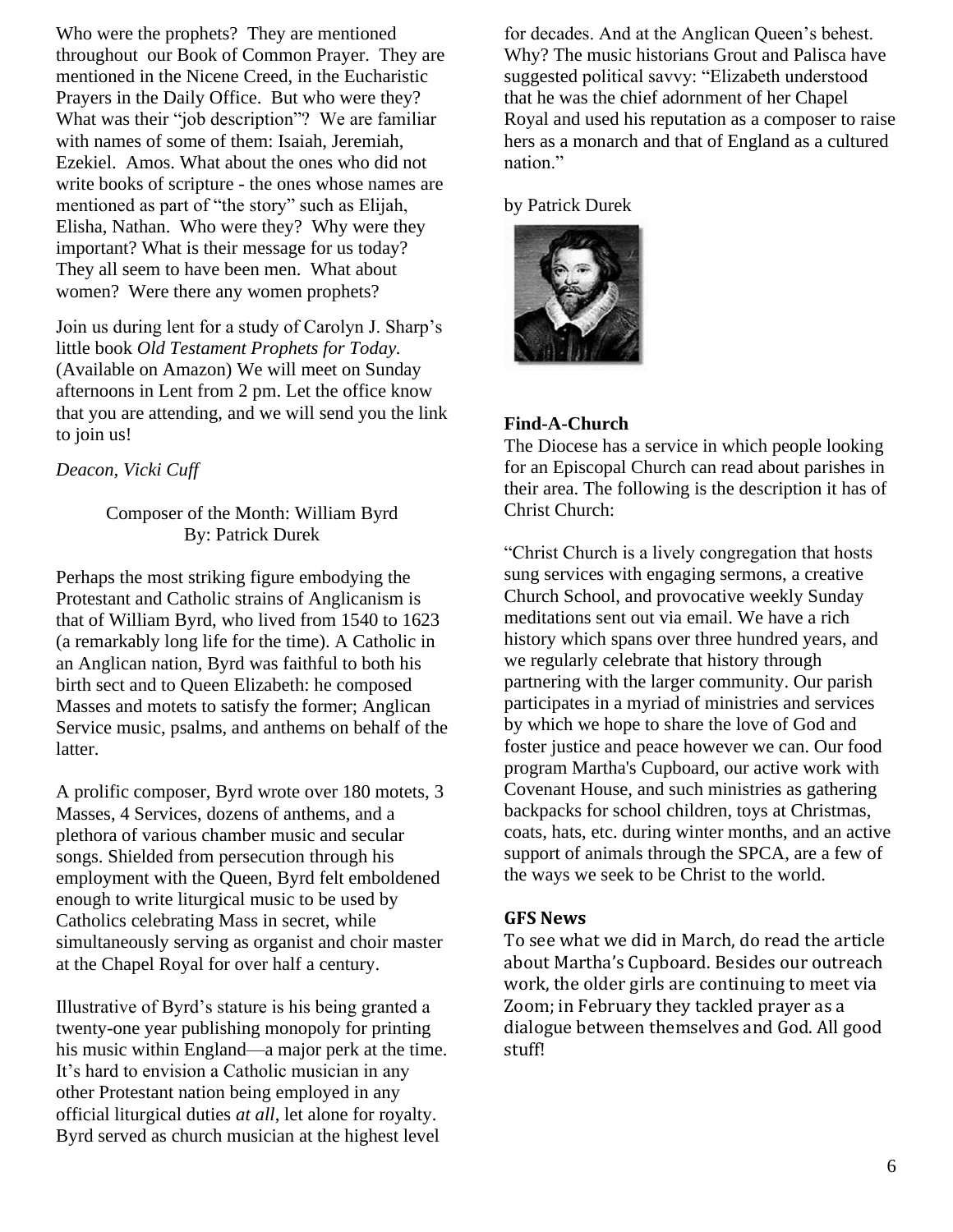

Next up is Linus Blankets! We will be gathering on Saturday March 19th at 10:00am for a special craft that will be part of our National Assembly Outreach Project (National Assembly is in late July/early August in Boston).

The blankets go to children in need; the mission of Linus Blankets is "to provide love, a sense of security, warmth, and comfort to children you are seriously ill, traumatized or otherwise in need through the gifts of new handmade blankets and afghans lovingly created by volunteer 'blanketeers'".

#### **Second Saturday Workday**

The next second Saturday Workday is March 12th beginning at 10 AM. The plan is to do a complete and thorough sorting and cleaning of the Parish Hall kitchen after so many months of unused and neglected. If enough pitch in there are several similar tasks like the Parish Hall broom and tablecloth closet. Just an hour or two makes a big difference and the more who help the more that can be accomplished. This is also a good method for those who are needing to earn community service credit. Walter Dein Second Saturday coordinator

#### **SPRING IS ON ITS WAY!**

Who isn't chomping at the bit to cast off their winter woolies and parkas? Who isn't gathering up their gear and starting to plan their gardens? Who isn't ready to get out and about and DO SOMETHING? To stretch their legs? To step out of the COVID cubbyhole we've been trapped in? Run to Costco to buy spring cleaning supplies to freshen up the house? Open up the windows? Sweep the walkways??

Well, in the spirit of reawakening to the world, refreshing and renewal, I've got just the activity in mind. The next second Saturday Workday is March 12th beginning at 10 AM. The Parish Hall is in great need of sprucing up – cabinets to be cleaned, lined and re-stocked, closets to be re-organized, windows and baseboards to be washed – the list goes on and on. And not just for the kitchen-there's the library and vestibule. In the hope that we will be soon be back to having coffee hour, why can't we all work together to brighten up the place so we can get back to fellowshipping (is that even a word?) in a fresh, clean environment.

We're not seeking a full day commitment, just whatever time you can spare on the  $12<sup>th</sup>$ . Even 1 hour makes a difference. Maybe your forte is sorting and organizing? Or cleaning cabinets or refrigerators? Maybe you're an expert window washer or shelf duster? I'm calling upon all of you with your many talents to make this work day a success.

So, please don't think of this as simply a "work" day. Let's anticipate it as the day we will break free to refresh our own spirits and the place we love while also reawakening that good ol' Christ Church community spirit! For those needing to earn community service credits, this is a good way to achieve that. We'll have a list going so if you want to pick your "job", it will be first come, first serve. As always, kids are invited to participate in the "work" party. Might even be some snacks and music.

We'll have supplies on hand but if you have your own special rag, broom, sponge mop or other cleaning article, bring it along It's gonna be a great day! Don't miss out! Sign up.

Walter Dein Second Saturday coordinator Sue Napoletano – cheerleader



**Covenant House Sleep Out Inspires a "Game On"**

For years, Christ Church members have been generous in support for the annual Sleep Outs held to benefit Covenant House, particularly its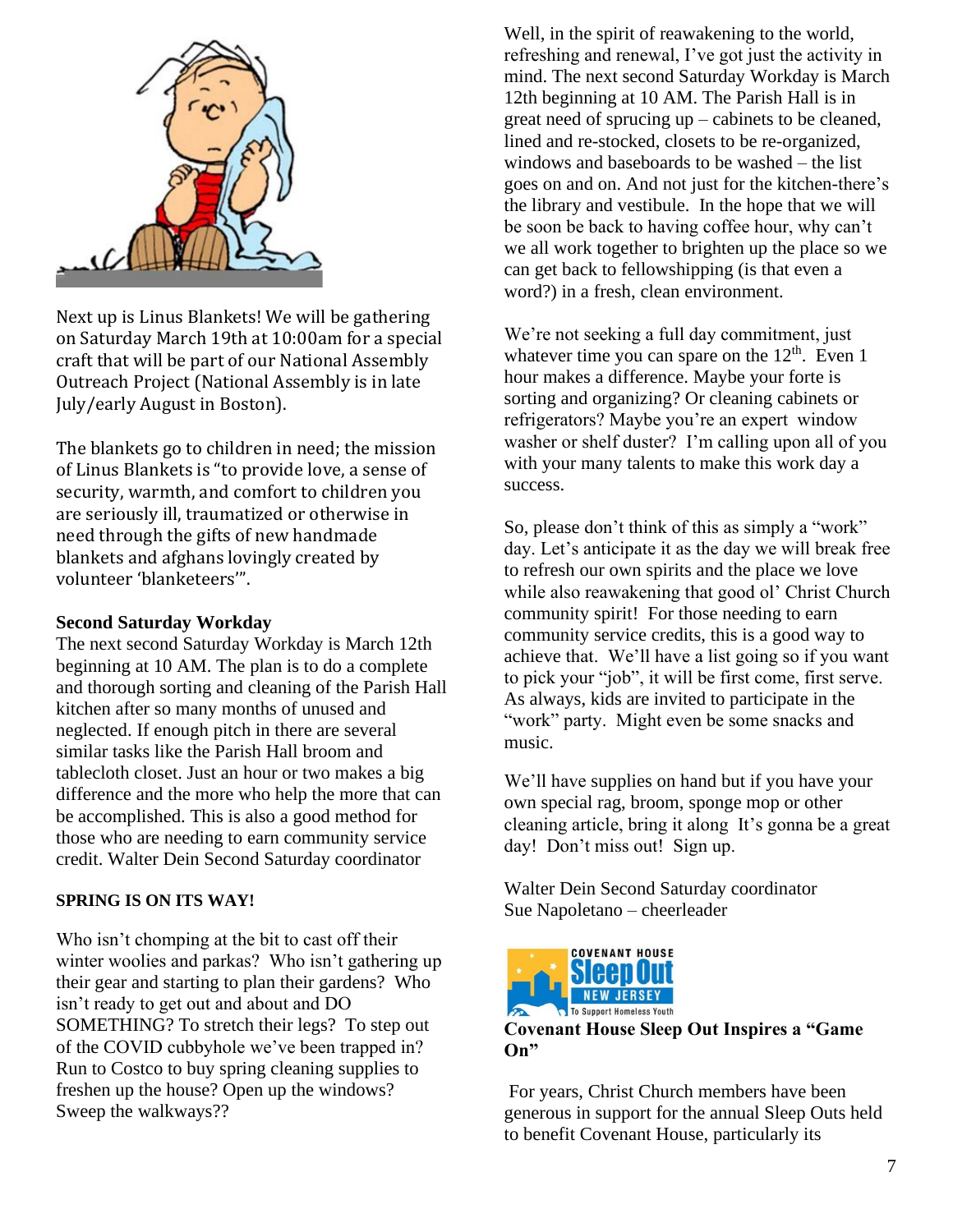residential center in Asbury Park. Pre-pandemic, this involved some actual sleeping out on the streets of Newark and elsewhere, a reminder that many of the young people served by the statewide organization were actually sleeping in the streets prior to being welcomed by Covenant House.

For the past two years, the event became a virtual one; people participated on their own but joined electronically by programing from Covenant House. But this year, to make good use of a general loosening of Covid restrictions, members of Christ Church will be joining with those at St. John's in Little Silver for what is being called Game On. It will be held on Friday, March 25; those who have joined our team (see below for how) and others who want to make a donation are welcome to attend. The purpose is not only to raise money for a very good cause but to enjoy some needed in-person fellowship at the same time. We will be gathering at the St. John's Parish House sometime in the early evening to enjoy not only each other's company but games ("Pay to Play"), modest competition, music, something to eat and drink – and a variety of ways to turn our good fortune into funds to help support young people who have had too little of it.

Our team is Christ Church EpiscoPALS; to join, access it through the following website: [https://www.sleepout.org/index.cfm?fuseaction=do](https://www.sleepout.org/index.cfm?fuseaction=donorDrive.team&teamID=10098) [norDrive.team&teamID=10098.](https://www.sleepout.org/index.cfm?fuseaction=donorDrive.team&teamID=10098) Join the team; announce it on social media; ask friends and family to donate as well.

We are encouraging team members to bring a "white elephant item" to be raffled off during the evening (think fun; what have you been wanting to donate to a bazaar but worry that is just too bizarre!). A variety of board games will be set out on tables; perhaps we will organize some physically taxing ones as well – like who can jump rope for the longest time? Bets will be taken on all, with the proceeds being contributed to Covenant House. We may do some singing, -- and we'll watch a feed from Covenant House on a large screen TV. We are still working out details as to when we meet and what we'll eat – stay tuned for details!

Masks, except when eating, will be required. Nightclothes (i.e., pajamas) are optional, as is evening attire (when was the last time any of us got dressed up?). Attendees are welcome to bring their

own games (but please let me/the church office know what you have in mind). We'll have some fun – as well as do some good.And do donate to this great cause, even if you are not able to attend our "Game On." *Connie Goddard*

#### CHURCH SCHOOL HAPPENINGS

On Sunday, February 20th the Church School student and I were honored to have Marie Maber, bring her scriptural insight and artistic vision back in the classroom for an activity with the students. Marie and I taught class together in years past. And, the good news is that she has agreed to teach once a month between now and the end of the church school year. So, students get ready for some more wonderful and imaginative activities based on the Good Book. Next date with Mrs. Maber is March 27.

Based on the reading from John, using polymer clay, the students were asked to create their own grape vines and grapes. Their creations were baked after class so they were able to see their finished products when they arrived in class last Sunday. They finished them up with paint and varnish on that day. Each student brought their own vision to the craft with remarkable results.

We are fortunate and blessed to have such talented and spirited people serving our youngsters. I am amazed at how much they've learned so far. If you notice the children have been participating in the service more. Thanks to their classroom instruction, they are becoming fairly adept at using the Book of Common Prayer, are learning what prayer is, how to pray and can recite many of the various prayers. This past week the lesson was all about who does what at the altar, what they wear, and what the various items that are used in the Eucharist are. Then they fashioned their own concept of what takes place at the altar. It's interesting to see that through youngsters eyes for sure!

Classes will continue through June 5 with June 12 as Youth Sunday. God willing we'll be able to enjoy the traditional ice cream sundaes after services this year to celebrate their accomplishments. Looking forward to that! (Ice cream that is; not end of year) Faithfully, Sue Napoletano Church School Director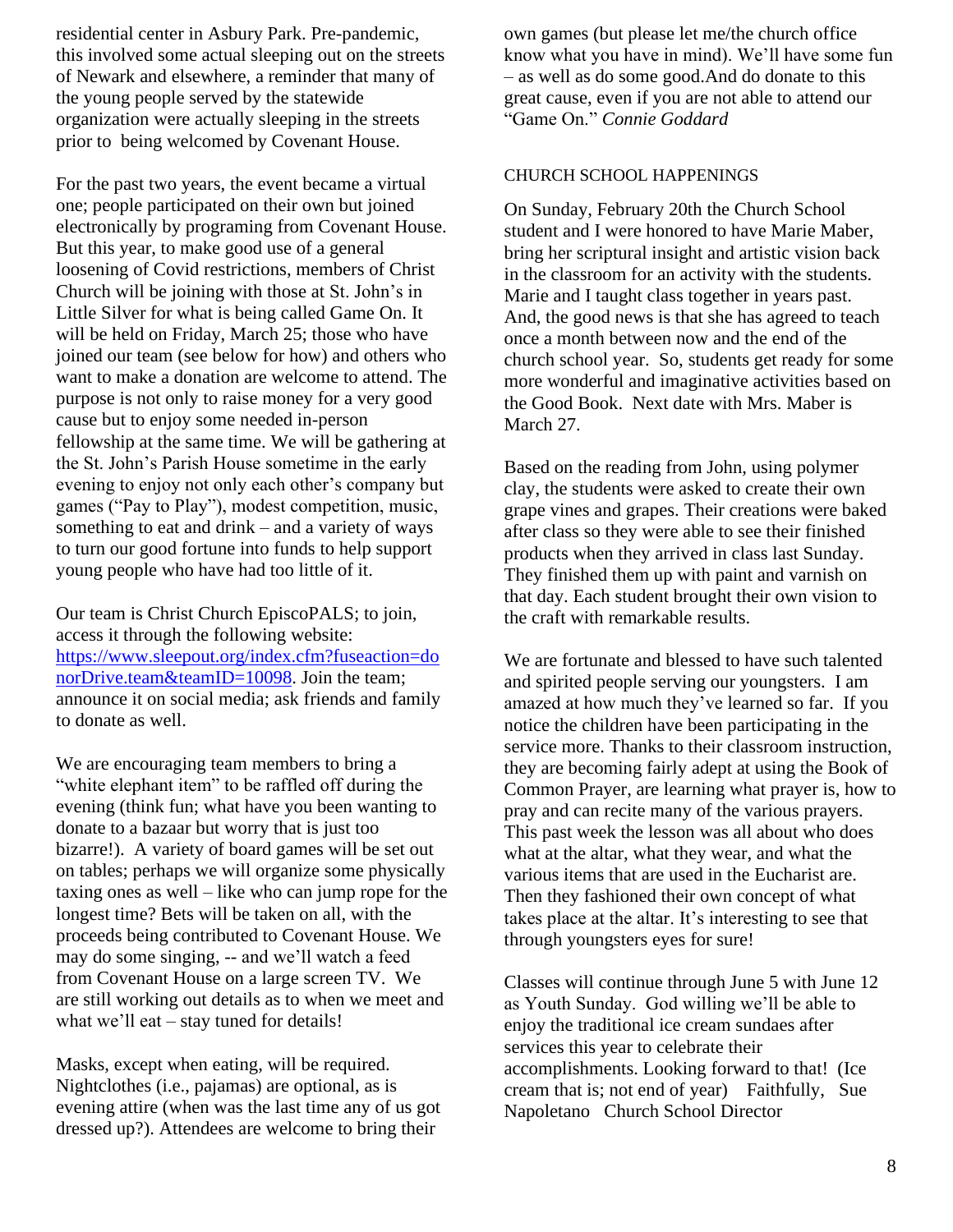#### EASTER IS SOON UPON US, WHICH ALSO MEANS EGG HUNT IS AROUND THE CORNER!!!

The Easter Bunny is seeking an individual or family who may be interested in organizing the Easter Egg Hunt this year. The EB helper will be glad to provide particulars on what's involved. It is a fun and worthwhile ministry. Marie Maber has agreed to once again create the beautiful Alleluia eggs. Now, we just need 2 lamb cake bakers. We've got the form pans if you have the interest. Please contact me, the EB helper, if you think this is an event you would like to chair. Just so you know, there are many other Bunny Helpers out there willing to assist with hiding eggs. Speaking of which, we are seeking filled eggs for the hunt. You folks have been so very generous in the past I'm confident we will have more than plenty to make the hunt a success.

Looking forward to your inquiries and/or commitment to the task. EB Helper Sue Nap 732-272-5135

#### [susienap@yahoo.com](mailto:susienap@yahoo.com)

#### For the sick and suffering, and those in any need or

trouble \*Mignon Williams, \*Cassie Reagan, \*John Smalls, \*Joan, \*Jim Miller, \*Beverly Ryser, \*Judi Buncher, \*Carolyn, \*MiMi Brown, \*Sarah Schmid, \*Susan Van Valkenburg, \*Irwin Rapolla, \*Lisa Ficarelli-Halpern, \*Jonathan Badal, \*Bob Van Valkenburgh, \*Tom, \*Rosemary, John Veil, Jennifer Turner, Pam, Queeni, Jocelyn, Mariwether Schmid, Julie, Heather Lance, Pat and Bob Rivenes, Cindy and John Jobe, Vivian Hillborn, Lea Gallagher, Judy, Alicia Binn, Peedy, Edie, Marlene, Sherrie, Greg, Rico and Liesel Rauschmayer, Joe, Jane Barnes, Jay Curlee, Geraldine Watson, Katie, Michael, Michelle Ten Eyck, Tabitha Shimooka, Evelyn Curley, Marian Bryja, Judy Smith, Ann Hatami, Anthony, Eugene Krikowski, Kenneth Eckerd, Susan Galicki, Tommy, Adrienne Betz, Peter Janosz, Lisa, Sandy, Stuart, Frances., Sam Vaught, \*Kevin Carroll, Don Birkmire. Reynaldo Jean-Baptiste, Joe Skelly, Roland Rauschmeyer, Jerry, Nick, Tom Simms, Reverend Bill Balmer. May they be relieved of their distress.



#### **Peak Madness Event**

February is about to leave us and March will do just that--March right in--are you ready? March 2 marks the beginning of another year of craziness under the direction of March Madness. Saintly Scorecards are available in the office for \$5.00. Each week the results of the voting with be posted on the big Scorecard in the parish house. Check it out! This year we are offering a chance to enhance your pleasure during the Madness by offering a prize for the personal Madness bracket that is closest to the actual official Lent Madness 2022 scorecard.\*

To enter this Christ Church Peak Madness event, simply turn in a copy of your individual bracket choices to the office BY MARCH 8. Then follow the voting, hew your nils, and wait to the bitter ( or not so-) end on Spy Wednesday. Come on and join the fun. In the event of a tie dual prizes will be given.

In the realm of "normal" Peak in the Week doings, our book for the month of March will be *Leaving Church*, a memoir by Barbara Brown Taylor. As with memoirs, there are so many "jumping off" places that resonate in each of our lives--join us on Wednesdays in the parish house at 9:30 for informal Eucharist followed by book talk at 10;15.\* If further information is desired about filling out your Lent Madness Saintly Scorecard you may feel free to contact Donna Devlin at [sarahannb@aol.com.](mailto:sarahannb@aol.com)

We're nice--come join us for a day, or more. Get your Saintly Scorecards in the office--fill out your brackets and WIN the PRIZE!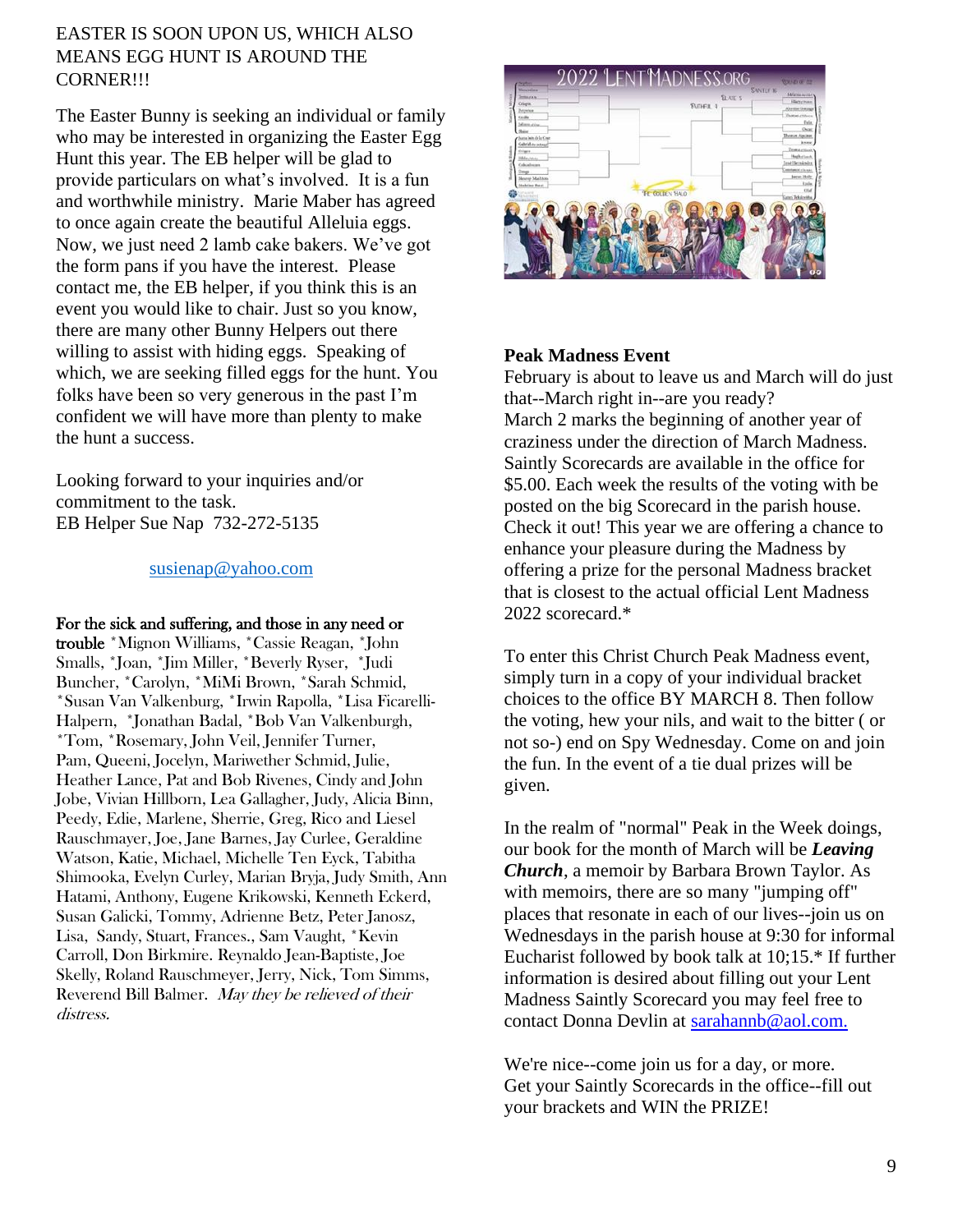#### **March 2022**

| March 2 (ASH WEDNSDAY) 5:00pm |         |                                                             |  |  |  |
|-------------------------------|---------|-------------------------------------------------------------|--|--|--|
| Acolytes:                     |         | PJ Reyes, Trevor Van Valkenburgh, Halina                    |  |  |  |
|                               |         | Nibbling, Edgar John                                        |  |  |  |
| Lector:                       |         | <b>Bill Cuff</b>                                            |  |  |  |
| Ushers:                       |         | Peggy James, Jim O'Connor                                   |  |  |  |
| Altar Guild:                  |         | Phyllis Edwards                                             |  |  |  |
| March 6                       |         |                                                             |  |  |  |
| Acolytes:                     | 8:00am  | Priscilla Gettis                                            |  |  |  |
|                               | 10:00am | Andrew Brown, Teddy Keating,<br>Isabel and Isara Chen-Durek |  |  |  |
| Lector:                       | 8:00am  | Peggy James                                                 |  |  |  |
|                               | 10:00am | Elaine Feyereisen,                                          |  |  |  |
| Ushers:                       | 8:00am  | Carl Alfano                                                 |  |  |  |
|                               | 10:00am | Bramley Maber, Connie Goddard                               |  |  |  |
| Altar Guild:                  |         | Judi Buncher                                                |  |  |  |
| March 13                      |         |                                                             |  |  |  |
| Acolytes:                     | 8:00am  | Edgar John                                                  |  |  |  |
|                               | 10:00am | Halina Nibbling, Dexter & Kody Craven                       |  |  |  |
| Lector:                       | 8:00am  | Priscilla Gettis                                            |  |  |  |
|                               | 10:00am | <b>Bill Cuff</b>                                            |  |  |  |
| Ushers:                       | 8:00am  | Judi Buncher                                                |  |  |  |
|                               | 10:00am | Elaine Feyereisen, Stephen Rudolph,                         |  |  |  |
|                               |         | George Edwards                                              |  |  |  |
| Altar Guild:                  |         | Phyllis Edwards                                             |  |  |  |
| <b>March 20</b>               |         |                                                             |  |  |  |
| Acolytes:                     | 8:00am  | Judi Buncher                                                |  |  |  |
|                               | 10:00am | Meg Bernhardt, Joshua & Matthew Dunford                     |  |  |  |
| Lector:                       | 8:00am  | Sean Griffith                                               |  |  |  |
|                               | 10:00am | Robert Maber                                                |  |  |  |
| Ushers:                       | 8:00am  | <b>Peggy James</b>                                          |  |  |  |
|                               | 10:00am | Larry Nibbling, Walter Dein                                 |  |  |  |
| Altar Guild:                  |         | <b>Halina Nibbling</b>                                      |  |  |  |
| March 27                      |         |                                                             |  |  |  |
| Acolytes:                     | 8:00am  | Priscilla Gettis                                            |  |  |  |
|                               | 10:00am | Cassandra Murphy, Trevor Van Valkenburgh                    |  |  |  |
|                               |         | <b>Catherine Scotto</b>                                     |  |  |  |
| Lector:                       | 8:00am  | <b>Walter Dein</b>                                          |  |  |  |
|                               | 10:00am | Bob Van Valkenburgh                                         |  |  |  |
| Ushers:                       | 8:00am  | Peggy James                                                 |  |  |  |
|                               | 10:00am | Rod Webster, Jim O'Conor                                    |  |  |  |
| Altar Guild:                  |         | Cindy Webster                                               |  |  |  |

**Note: Please double check when you are serving. If you need to switch, please notify the office ASAP.**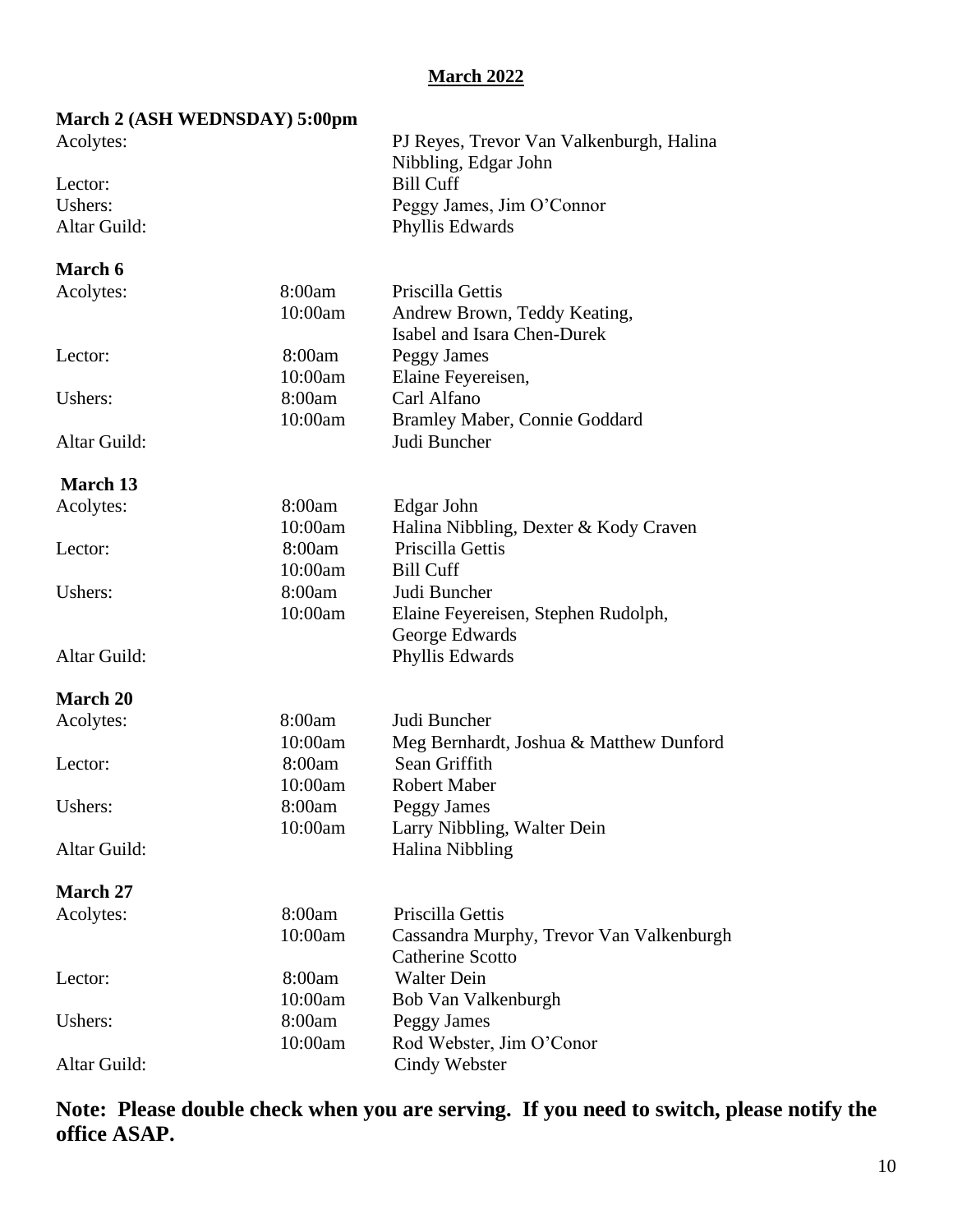### **March 2022**

| <b>SUNDAY</b>                                                                                              | <b>MONDAY</b>                                             | <b>TUESDAY</b>                  | WEDNESDAY                                                                                                      | <b>THURSDAY</b>                                             | <b>FRIDAY</b>                               | <b>SATURDAY</b>                                      |
|------------------------------------------------------------------------------------------------------------|-----------------------------------------------------------|---------------------------------|----------------------------------------------------------------------------------------------------------------|-------------------------------------------------------------|---------------------------------------------|------------------------------------------------------|
| <b>Office Hours:</b><br>$Tue. - Fri.$<br>$9AM-2PM$                                                         |                                                           | 1                               | $\overline{2}$<br>$9:30-10:15$<br>Peak of the<br>Week Eucharist<br>Morning Prayer<br>Ash Wednesday<br>services | $\overline{\mathbf{3}}$<br><b>Choir Practice</b><br>7:30 pm | 4<br>Rector's Day<br>Off                    | 5<br>Gall Funeral<br>11:00<br>Diocesan<br>Convention |
| 6<br>8 am Holy Eucharist<br>10 am Holy<br>Eucharist<br>ERD SUNDAY<br>Zoom Lenten Book<br>Study 2pm - 3pm   | 7                                                         | 8                               | 9<br>$9:30-10:15$<br>Peak of the<br>Week Eucharist<br>Morning Prayer                                           | <b>10</b><br><b>Choir Practice</b><br>7:30 pm               | 11<br>Rector's Day<br>Off                   | 12<br>Second<br>Saturday<br>Work Day                 |
| 13<br>8am Holy Eucharist<br>10am Holy<br>Eucharist<br>Zoom Lenten Book<br>Study<br>$2pm-3$ pm              | 14<br><b>Office Closed</b>                                | 15                              | <b>16</b><br>$9:30-10:15$<br>Peak of the<br>Week Eucharist<br>Morning Prayer                                   | 17<br><b>Choir Practice</b><br>7:30 pm                      | <b>18</b><br>Rector's Day<br>Off            | 19                                                   |
| 20<br>8 am Holy Eucharist<br>10 am Holy<br>Eucharist Zoom<br>Lenten Book Study<br>$2pm-3$ pm               | 21<br>Office Closed<br><b>Vestry Meeting</b><br>7:00 p.m. | 22                              | 23<br>16<br>$9:30-10:15$<br>Peak of the<br>Week Eucharist<br>Morning Prayer                                    | 24<br><b>Choir Practice</b><br>7:30 pm                      | 25<br>Rector's Day<br>Off<br><b>GAME ON</b> | <b>26</b>                                            |
| <b>27</b><br>8 am Holy Eucharist<br>10 am Holy<br>Eucharist<br>Zoom Lenten Book<br>Study<br>$2$ pm $-3$ pm | 28<br>Office Closed                                       | 29<br>Graveyard<br>Meeting 7 pm | 30                                                                                                             | 31                                                          |                                             |                                                      |